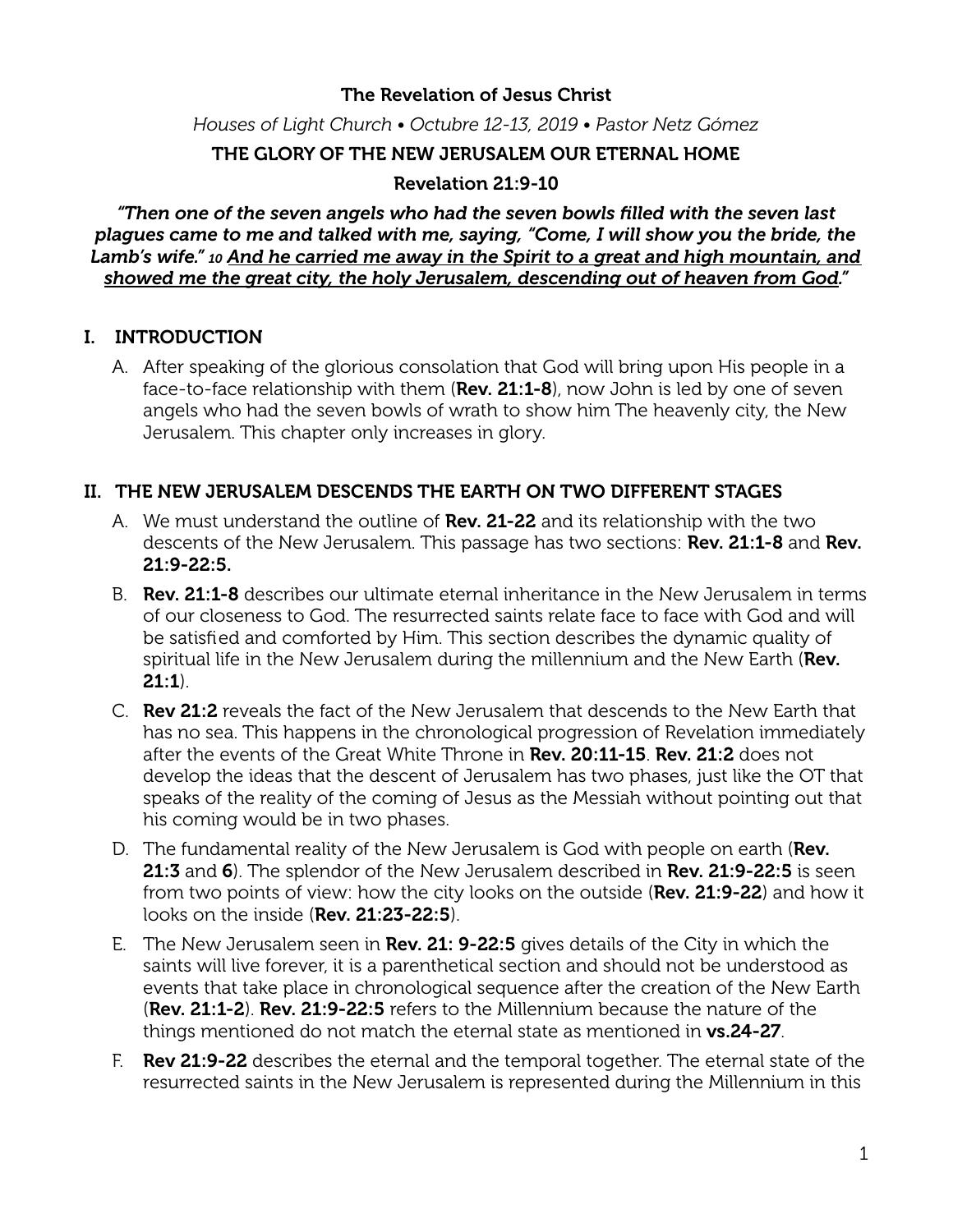passage. The occupants of this city possess eternal inheritance, in eternal relationship with God living with them.

- G. General description: The glorious splendor of the city (Rev. 21:9-11); its doors and foundations (Rev. 21:12-14); Its design and size. The city is 2,220 km in length, height and width (Rev. 21: 12b-14). A stadium is a Greek measure that equals approximately 182 meters. The walls are around 65 meters thick (21:15-17) and are made with precious stones. Its doors and street are described in Rev. 21:2 as seen from a distance.
- H. The New Jerusalem as the Most Holy Place (21:9-21): Outside Vision. The city is described as a cube (21:16) as the Most Holy Place in Solomon's temple (1 Kings 6:19-20) with the precious stones in the foundations of the City (21:19-20) this speaks of communion with God as represented in the ministry of the high priest in the Most Holy Place (Ex. 28:17-20; 39:10; Rev. 21:18-20);
- I. The New Jerusalem as the ultimate Garden of Eden (21:22-22:5) Interior View. The beauty of the interior of the city (Rev. 21:22-27); The source of light and illumination of the City ( $Rev. 21:23-24$ ), its relationship with the Millennial Earth ( $Rev.$ 21:24-27; 22:2) and life within the City is like the garden from Eden with a communion with God face to face (22:1-5). The River of Life (Rev. 22:1) and the Tree of Life (22:2) also points to Eden.

## III. THE NEW JERUSALEM: INITIALLY WILL BE ABOVE THE JERUSALEM OF THE MILLENNIUM EARTHLY

- A. The New Jerusalem will descend to the earth during the Millennium and will be a city that extends far above the earth. This is seen by taking into account all the specific details of the prophetic Scriptures. It is not clearly revealed as such, but it is understood as implication.
- B. There are at least five reasons why we know that the New Jerusalem is diferent from the Jerusalem that is on earth during the Millennium. The New Jerusalem is near the earth, but not yet resting on it.
	- 1. The kings of the earth come to the New Jerusalem during the Millennium to bring their glory and honor (Rev. 21:24).
	- 2. The leaves of the tree that is in the New Jerusalem are for the healing of the nations (Rev. 22:2).
	- 3. The angels at the city gates prevent sinners from entering ( $Rev. 21:12, 22:14-15;$ Gen. 3:22-24).
	- 4. The New Jerusalem enlightens the saved nations in the millennium earth; not unsaved the nations (Rev. 21:24; 20:7-9).
	- 5. The size of the Millennium Jerusalem is approximately 10 square miles (**Ez. 48: 30-35; 45:6; 48:15-9)** while the New Jerusalem measures 1,380 miles (Rev. 21:16).

## IV. DESCRIPTION OF THE NEW JERUSALEM (Rev. 21:9-10)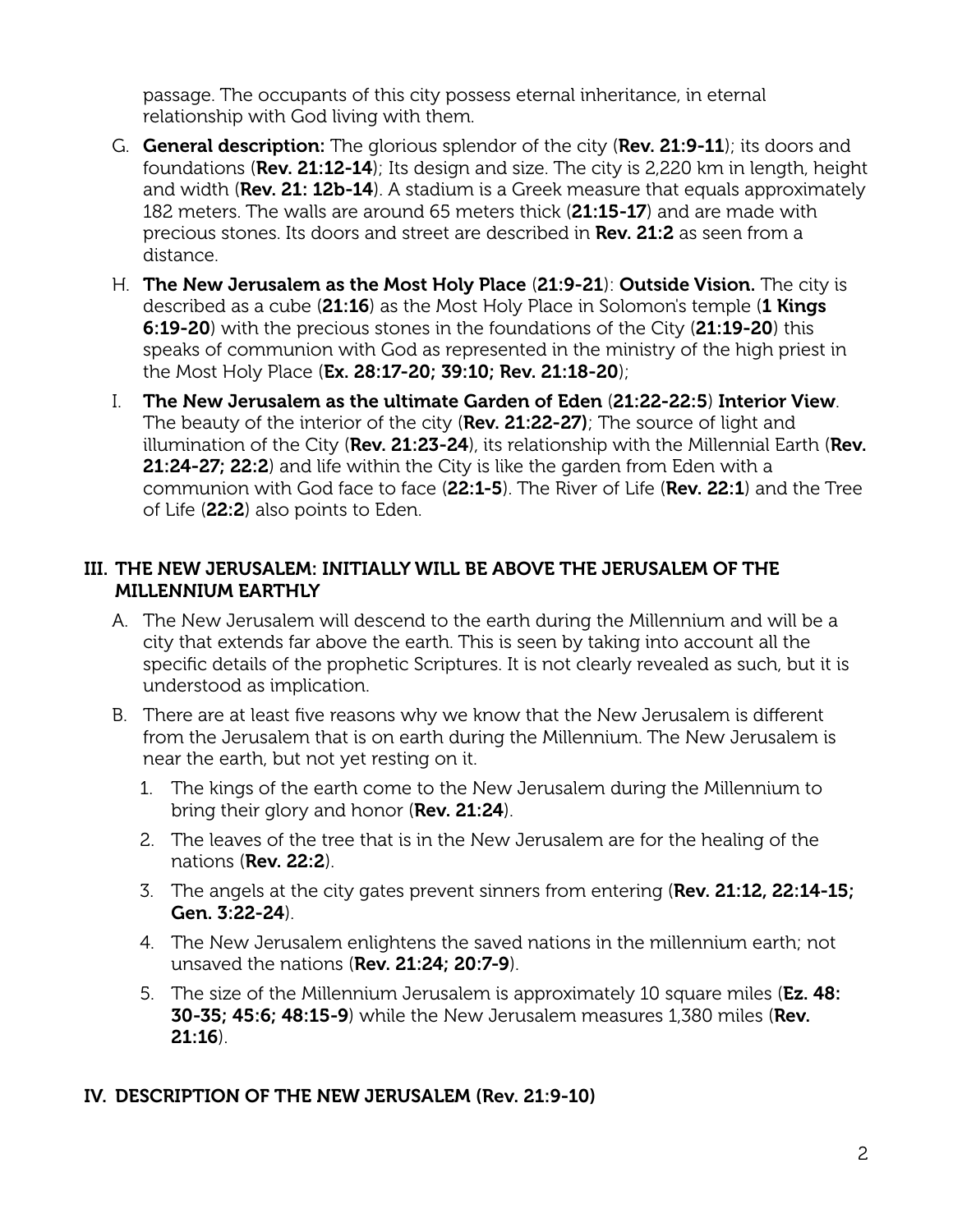#### v.9 *"Then one of the seven angels who had the seven bowls filled with the seven last plagues came to me and talked with me, saying, "Come, I will show you the bride, the Lamb's wife.."*

A. One of the seven angels who had poured the seven bowls of wrath ( $\text{Rev. 17:1}$ ) had shown John the sentence on the harlot and now another angel served as a guide to show him the New Jerusalem. This fact puts these two cities in a very marked contrast. It is impossible to inhabit both Babylon and the new Jerusalem.

#### v.10 "*And he carried me away in the Spirit to a great and high mountain, and showed me the great city, the holy Jerusalem, descending out of heaven from God"*

- A. The angel led John to a high point ("a large and high mountain"), from which he could see the New Jerusalem (literally, "City of Peace") descending "from the sky of God" (Rev. 21:2 ; Ez. 40:2; Rev 19:2-8; Rev 16:19; 17:1).
- B. The Holy City that descends from God from heaven must be understood as a real event within the vision that John had not as something allegorical or symbolic, we know this because the measures, materials and details are described as something literal.

# V. PHYSICAL DESCRIPTIONS OF THE CITY (21:11-22)

A. The design of the City: All the details of this city express and reflect the beauty of God Himself in such fullness as it is not detailed in any other part of Scripture and is worthy of careful consideration. The City is described, also as a mountain:

Psal. 48:1-12; *"Great is the Lord, and greatly to be praised In the city of our God, In His holy mountain 2 Beautiful in elevation, The joy of the whole earth… 12 Count her towers; 13 Mark well her bulwarks; Consider her palaces; That you may tell it to the generation following."*

Is. 2:2 *"Now it shall come to pass in the latter days That the mountain of the Lord's house Shall be established on the top of the mountains, And shall be exalted above the hills; And all nations shall flow to it.."*

- B. **The ornaments of the City:** the City has eight of the precious stones (21: 19-20) that the high priest wore in his breastplate when he entered the Most Holy Place, which represents the closeness to God (Ex. 28: 17-20; 39:10).
- C. The construction of the City: The City has doors, walls and foundations (Rev. 21: 12-22: 2). The gates are evenly distributed over 2,220 kilometers on each side of the city.

# VI. INTERNAL DESCRIPTIONS OF THE CITY (21:23-27)

- A. John gives us an internal view of the City as the definitive "Garden of Eden." He describes the beauty of the City (21:22-27) and life in it; there are five aspects that stand out:
	- 1. It is a city of worship but without a temple: